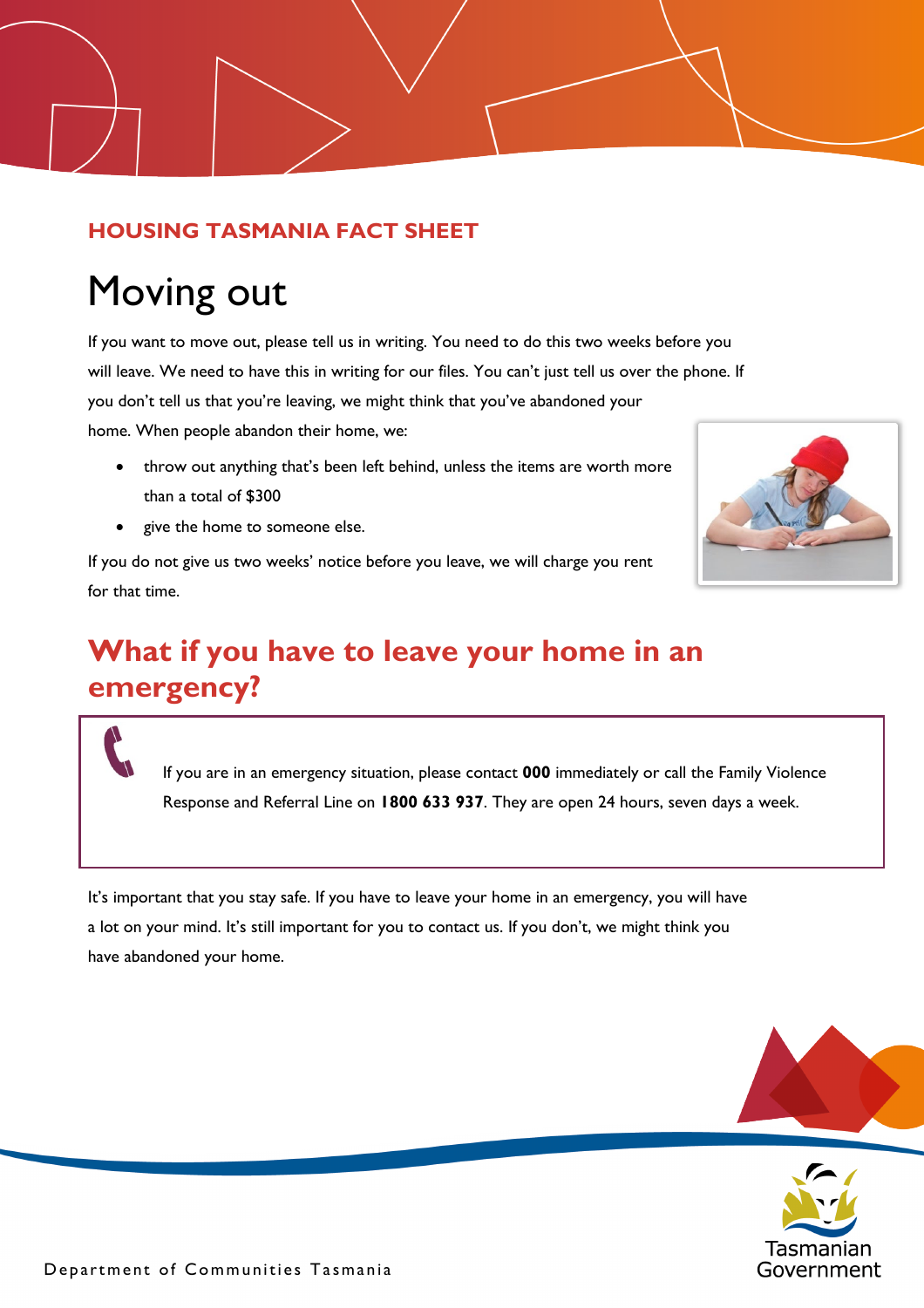

You can talk to us about moving back into your current home. We don't want you to become homeless. We can offer you support with housing, through Housing Connect. Housing Connect can also link you in to other types of support if that's what you need.

# **Can Housing Tasmania ask you to leave?**

Housing Tasmania can ask you to leave.

This can happen if:

- you break the rules of your Tenancy Agreement
- your Tenancy Agreement is coming to an end.

### **The home needs to be in good condition before you go**

When you leave, the home should be in good condition. There's more information about this below. We've also provided a useful checklist. This explains what you need to do before you move out. You'll find this on page 6. You need to have the carpets steam cleaned before you move. And you need to send us the receipt for this.



#### **Housing Tasmania will inspect the home when you leave**

After you leave, Housing Tasmania will inspect the home. We will check to see if the home is in the same condition as it was when you moved in.

We accept some damage caused by fair wear and tear. We explain what wear and tear is on the next page. If there is a lot of damage, you will either have to fix this, or pay for us to fix it.

#### **What is fair wear and tear?**

When we live in a home for a while, general wear and tear can happen. For example, the carpet in a busy hallway may get worn down. Or the paint on the outside of the house may fade.

The person who inspects your home will talk to you about what is considered fair wear and tear. Big problems – such as broken glass (windows and shower screens), damage to walls and doors, untidy gardens and rubbish that needs to be removed – are not considered to be fair wear and tear.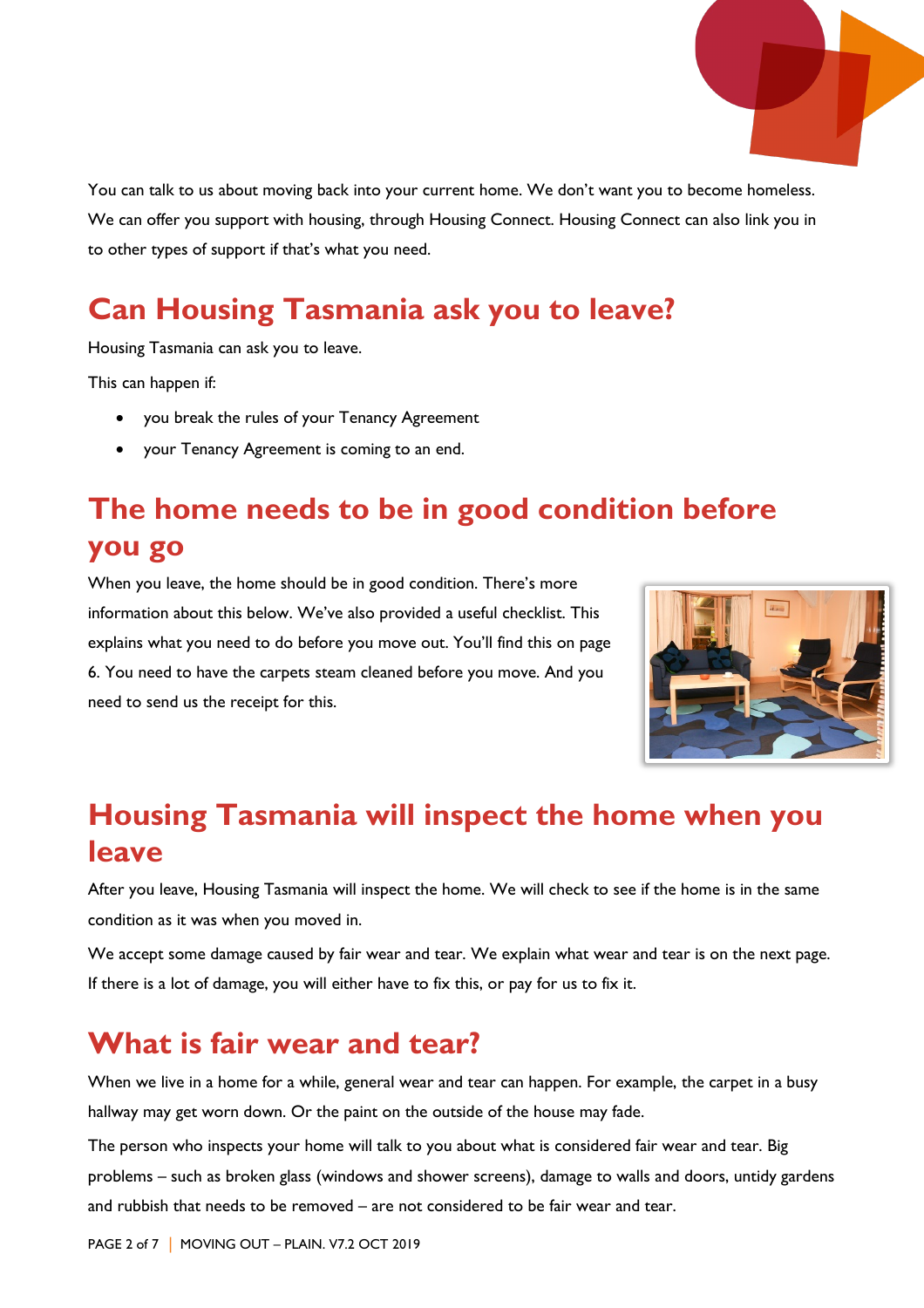

#### **What happens if there is damage to your home?**

If there is any damage to your home, you need to fix it. Even if the damage was done by someone else, such as a visitor to your home, you will need to fix it. If the damage was caused by a problem like a break in or family violence, you should tell the police. In this situation, you may not have to pay the cost of fixing the damage.

When you fix the damage, the repairs need to be done in a safe and professional way. If you don't fix the damage, we will charge you for it. We have people who work with us to fix the damage. We will pass these costs on to you. You can see from the example list on the next page that costs can add up quickly.

The costs on the example list were correct at July 2019. These prices increase on 1<sup>st</sup> July each year, in line with the Cordell Consumer Pricing Index (CPI). **These amounts are a guide only.**

| Replace hinged or sliding internal door – price starting from;               | \$410 |
|------------------------------------------------------------------------------|-------|
| Removal of rubbish (per cubed metre) - price starting from;                  | \$106 |
| Re-hanging one kitchen cupboard door - price starting from;                  | \$40  |
| Repairing a hole in the wall up to 100mm - price starting from;              | \$87  |
| Mowing the lawn of a standard house - price starting from;                   | \$182 |
| Cleaning a stove - price starting from;                                      | \$101 |
| Replacing a bathroom towel rail (per metre) - price starting from;           | \$87  |
| <b>Remove one car body – price starting from;</b>                            | \$150 |
| Remove one car tyre - price starting from;                                   | \$33  |
| Repair hole in a door - price starting from;                                 | \$60  |
| Replacing one key that is not returned - price starting from;                | \$36  |
| Steam clean carpets of an average sized house $65m^2$ – price starting from; | \$485 |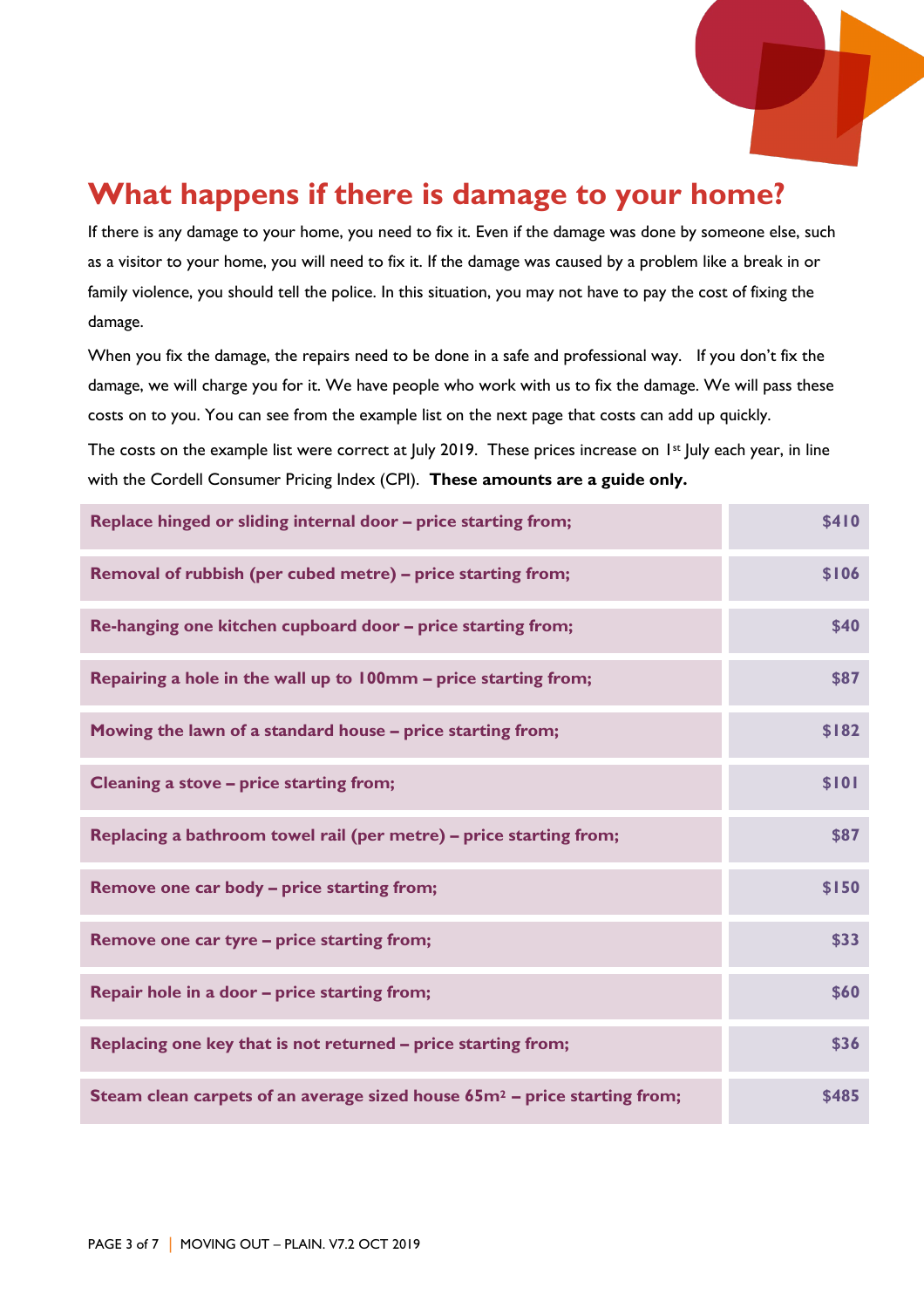

### **What happens if you owe us money?**

If you can't pay the bill when you move out, you will owe Housing Tasmania money.

This includes any:

- unpaid rent
- bills for damage or cleaning.

You will need to pay us back. We won't be able to offer you another home until the debt is paid.

#### **What happens if you leave things behind?**

It's a good idea to take all your belongings with you. If you leave things behind, we will throw them out. We will also charge you to throw your things out. Sometimes, if the things are worth more than \$300, we will make a list of the items before we throw them out.

We have to take this list to Court to work out what to do with the things if they are of value. It would be sad if we threw out something that was important to you, like photos. We won't throw things out if you have to leave quickly because of a problem like family violence. That's why it's important to talk to us when you have to leave quickly.

#### **What if someone breaks in?**

You need to call the police if someone breaks in before you have moved out and returned the keys. Please keep the doors and windows locked when you're not at home.

### **Returning the keys**

You can return the keys when you have:

- moved all your things out
- cleaned the home
- done any repairs that are needed.

We will keep charging rent until we have received the keys. Or we will pass the cost on to you to replace the keys.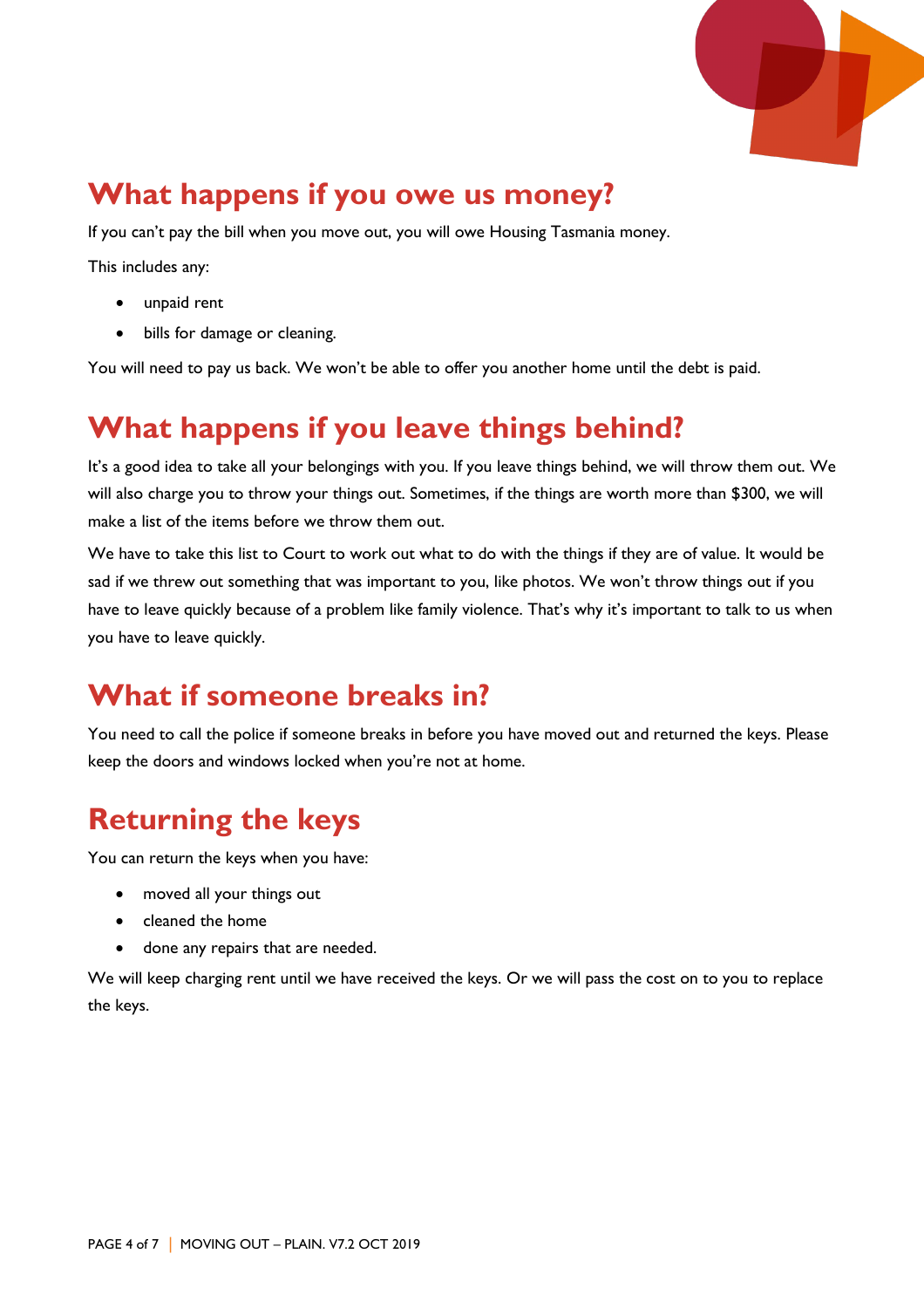# **Can you get a reference?**

Housing Tasmania can give you a reference. We can only do this for the person who signed the lease, not for everyone who lives with you.

In our reference, we will say whether or not you:

- paid the rent on time
- kept the house in good condition
- obeyed all the rules in the lease.

If you need a reference please talk to us.

#### **Aaron's story**

Aaron moved out of his Housing Tasmania home. But he didn't tell us that he was leaving. We realised he had abandoned the property.

We inspected the home and we found:

- a lot of stuff that had been left behind
- a home that had not been cleaned
- damage to the bathroom wall that needed repairs.

The cost of fixing these problems added up to over \$1,000. We

contacted Aaron at his new address and sent him the bill. He was not

happy. He said he wouldn't pay back the money. We have asked a debt collector to ask Aaron for the money. Aaron cannot have another home with Housing Tasmania until he pays this money back.

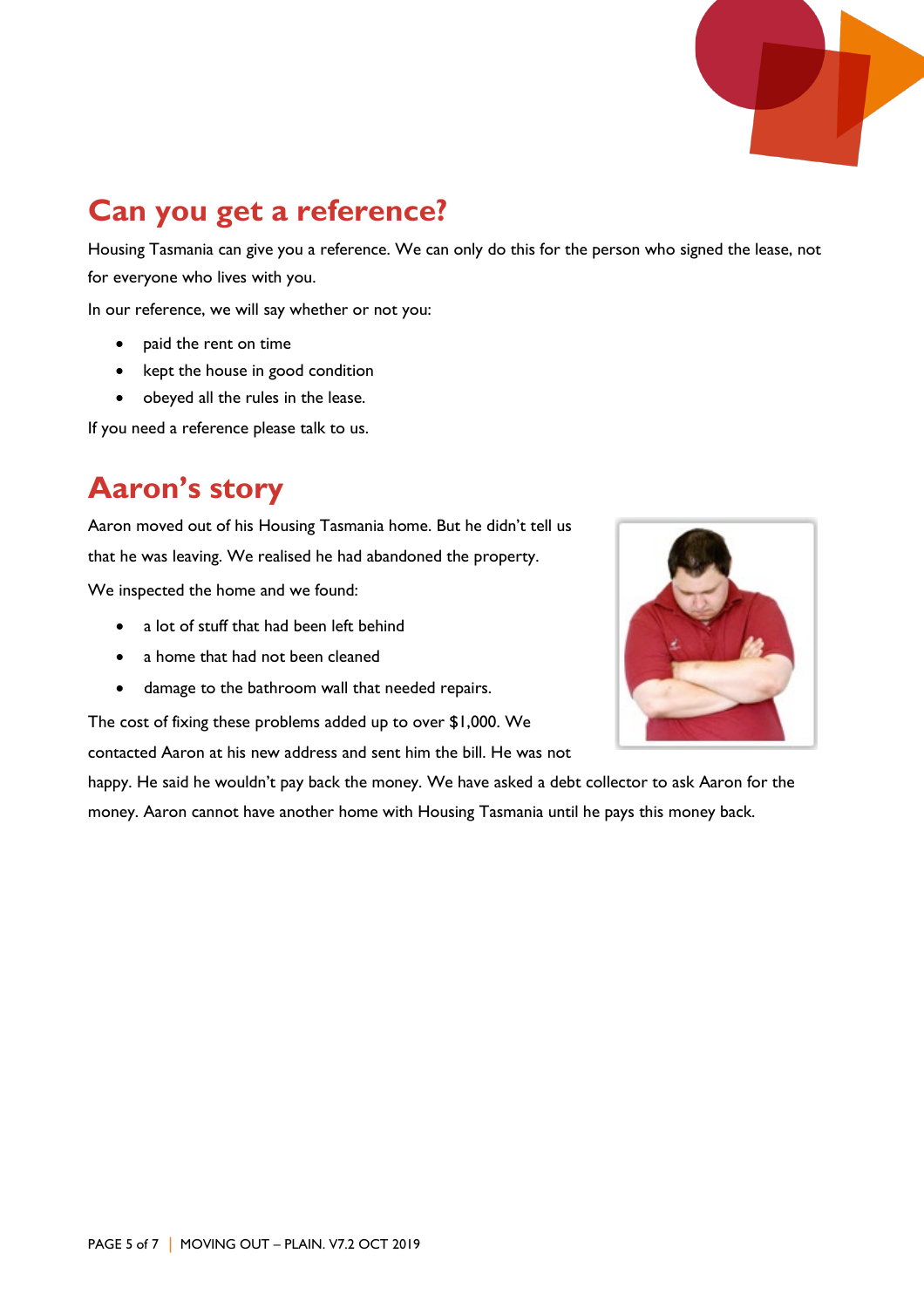

# **A checklist for moving out**

| Remove all the furniture and belongings before you start cleaning                                                                                 | $\Box$ |
|---------------------------------------------------------------------------------------------------------------------------------------------------|--------|
| Make sure all your items are removed, including things you don't want anymore                                                                     | □      |
| Get the carpets steam cleaned                                                                                                                     | □      |
| Send the receipt for the steam cleaning to Housing Tasmania                                                                                       | $\Box$ |
| Clean the heater filters, or have the flue cleaned if there is a wood heater                                                                      | ❏      |
| Clean the kitchen, bathroom, laundry and toilet                                                                                                   | ⊔      |
| Wash out all the drawers and cupboards                                                                                                            | ப      |
| Clean the stove top, hot plates, grill and oven                                                                                                   | ❏      |
| Wash the walls, ceilings and floors                                                                                                               | □      |
| Clean the windows inside and out                                                                                                                  | $\Box$ |
| Clean the window tracks                                                                                                                           | □      |
| Mow the lawns and remove the grass clippings                                                                                                      | □      |
| Tidy the garden, including pruning the bushes and trees, weeding and removing green waste                                                         | ❏      |
| Clean the front and back doors                                                                                                                    | $\Box$ |
| Make sure the floors are in the same condition as when you moved in. If you have used your own floor<br>coverings, you will need to remove these. | $\Box$ |
| Remove all rubbish, both inside and out                                                                                                           | ❏      |
| Store the clean and empty wheelie bins in the laundry                                                                                             | ❏      |
| Make sure any damage is fixed                                                                                                                     | □      |
| Disconnect the power, phone and gas                                                                                                               | $\Box$ |
| Have your mail redirected through Australia Post                                                                                                  | ❏      |
| Lock all windows and doors                                                                                                                        | ப      |
| Return the keys to Housing Tasmania                                                                                                               | ப      |
| Tell Housing Tasmania your new address                                                                                                            | ❏      |